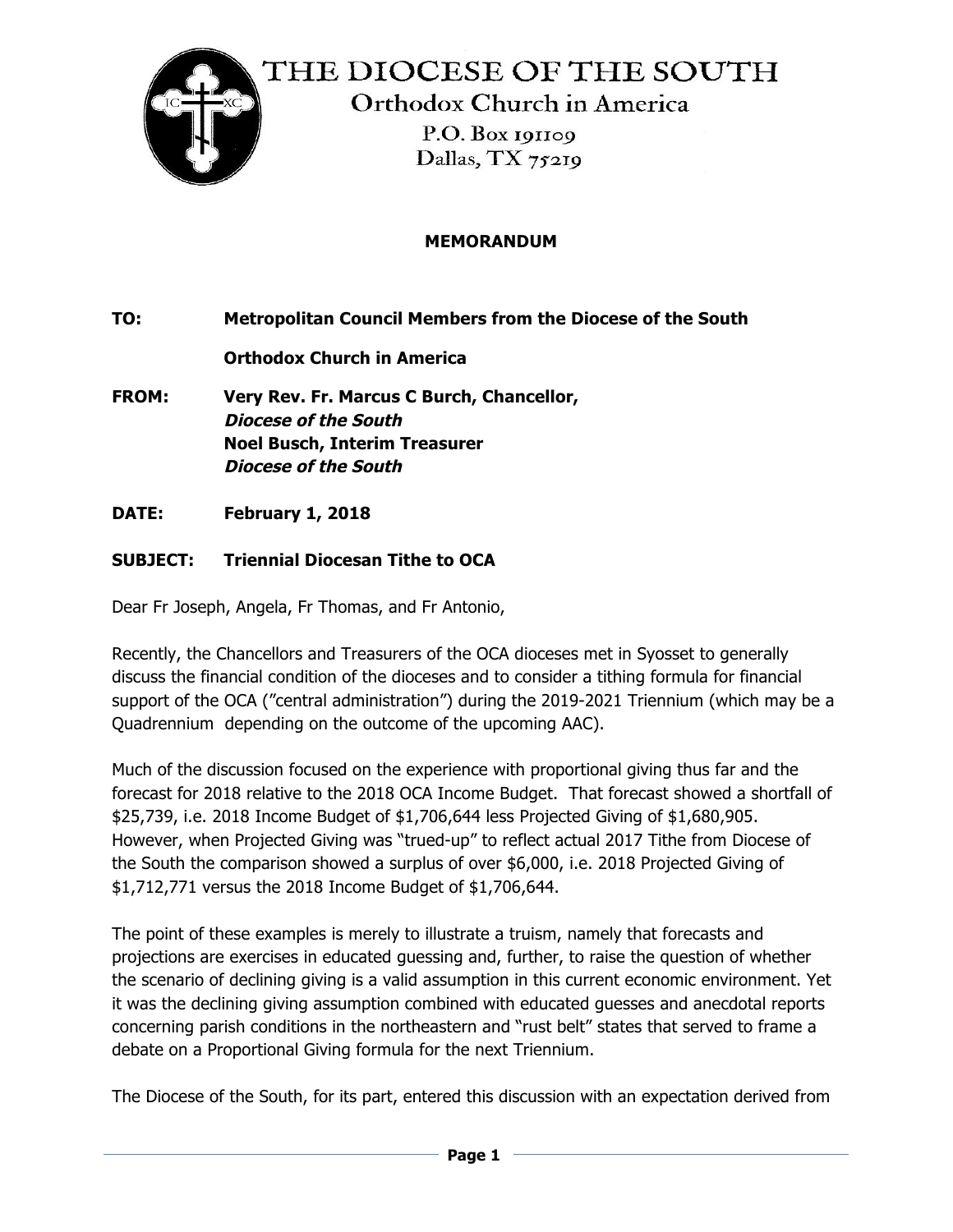the original adoption of the proportional giving formula that its assessment rate of 34% would be reduced in the upcoming Triennium from this burdensome level. The northeastern and "rust belt" dioceses also expected rate reduction from rates as high as 45%.

One proposal was floated to increase the 34 percenters (South and West) by one percent per year while the 44 and 45 percenters would be reduced by 2 percent each year, ultimately landing at a uniform rate of 38% over four years. While the logic, at least the math, appears fair and inescapable, the reality is that the impact on the Diocese of the South is more likely to fall on its ability to fund missions, assist with building programs, sponsor internships for newly ordained clergy and seminarians. This is especially true in a growing diocese whose parishes and missions are very often in inadequate and/or temporary buildings and looking to build proper temples and halls. Also, much of our growth in the last couple of decades has come with the planting of new missions and the expansion of existing missions and parishes, often with the need to support assigned priests with diocesan funds for a time. Moreover, this diocese spans from the border of Mexico to the Atlantic Ocean necessitating extensive travel and the attendant costs to fulfill hierarchical pastoral functions.

In the interest of compromise, the Diocese of the South offered an alternative that would involve a measured but not mandatory increase each year. In short, the proposal would index the rate annually so that the increase would take effect only if the previous year's increase did not yield the income expected and to which the OCA Income Budget would have been pegged. In effect, the increases would be "triggered" by outcomes, not by predetermined prescription. The corresponding reductions for northeastern and "rust belt" dioceses would proceed lower or hold at the previous year's percentage depending also on this "trigger".

Given that we are relying on educated guesses this measured approach would enable both the dioceses and the OCA to affirmatively plan for defined contribution and income levels, but would also protect the dioceses from unnecessary assessment increases when not required. This formula would seem to serve everyone's interest whether in a declining or an increasing income environment.

Nonetheless, the proposal did not garner the support needed and the previous proposal of increasing the DOS and DOW percentages 1% per annum and decreasing the other dioceses by 2% per annum (until 38% is achieved as the norm for all dioceses) passed as the recommendation of the gathering of Chancellors and Treasurers with the Diocese of the South voting against and the Diocese of the West abstaining.

On a side note of particular relevance, the Diocese of the South also observed that, in the absence of greater understanding and analysis of operational expenses, passing an assessment formula was akin to affirming only half a budget. Access to functional cost analysis information, program priorities measured by effectiveness and value, combined with a plan defined by the national church's objectives and needs would greatly enhance understanding at the diocesan level.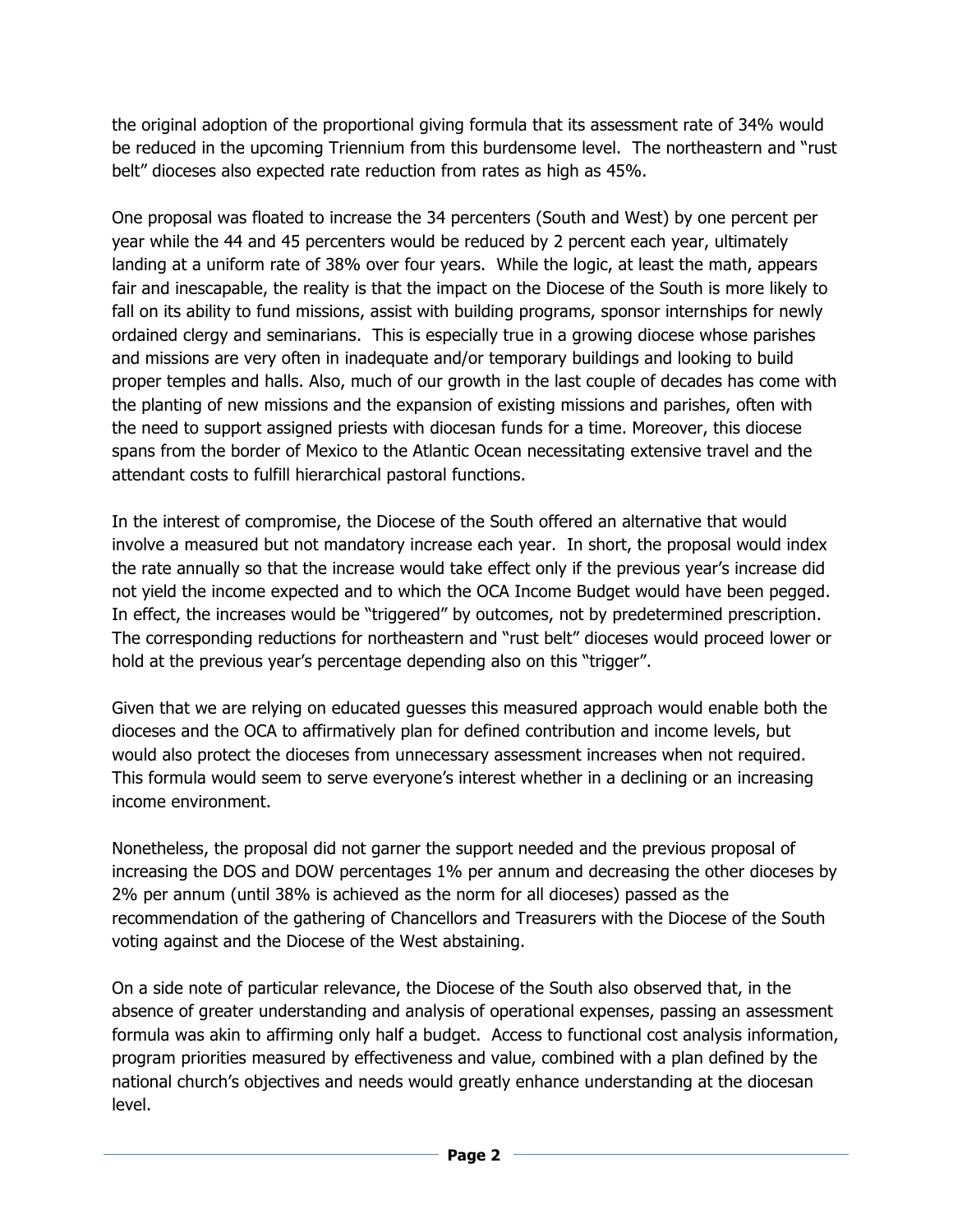Then again, what was not discussed in great detail, but was nonetheless presented by the representatives of the Diocese of the South, is that this recommendation is at odds with our original understanding and hope that the whole of the OCA, but particularly its "Central Administration", needs to be moving toward a proportional giving model of supporting the work of the church. It has always been our view that a simple proportional support model puts the emphasis on using the available funds in such a way that will best work for the growth of the church. The keys to a healthy central administration are healthy dioceses and the health of their constituent parishes and missions. This present recommendation seems to be the older "per capita" approach in the clothing of proportional giving: decide what the budget for the "central administration" needs to be, and then figure out a plan (in this case a percentage of the various diocesan budgets) that will yield the expected outcome. And, it is therefore, a return to the method of support that was collapsing because it could not be sustained.

We would want to firmly assert the following:

1. We support the OCA's central administration, and recognize that it is already operating under budgets that have been severely reduced (and cut) in previous years. However, we are concerned that further increasing the percentage expected from the DOS will at some point move us past a tipping point where we will begin to decline. This in turn would lead to declining income for the central administration.

2. While discussion of the funding proposal turned to "fairness" in terms of what proportion the DOS and DOW are paying in support of the OCA compared to the other dioceses (34% versus 44%), it must be noted that this discrepancy reflects the already exorbitant amount that these dioceses were paying under the old "per capita" system, and is not based on any "unfairness" inherent in the proportional support method. These dioceses, while paying a larger percentage than the DOS or DOW, are nonetheless paying less than they did under the old system, and this would continue for them so long as their percentage continues to decrease. This will allow them to keep more of their own funds that can then be used to foster growth in their own dioceses, leading --- it would be hoped --- to further financial growth, or at least stability. It also must be noted that the DOS and DOW who were already using a system of proportional giving to support their own diocesan administration, are the only dioceses presently showing financial growth.

3. In a gesture of good will and in the spirit of reasonable compromise, the DOS indicated that it would be willing to increase its giving (in the manner described above), though we think that the absolute maximum should be 35%. Ideally, we would like to see a decrease of 1% per annum (in the manner described above) in which we would move toward a goal of no more than 25%. This 25% would represent (because of growth of the DOS) more funding to the OCA based on real growth of the DOS.

4. We recommend "staying the course" toward supporting the OCA by a simple proportional